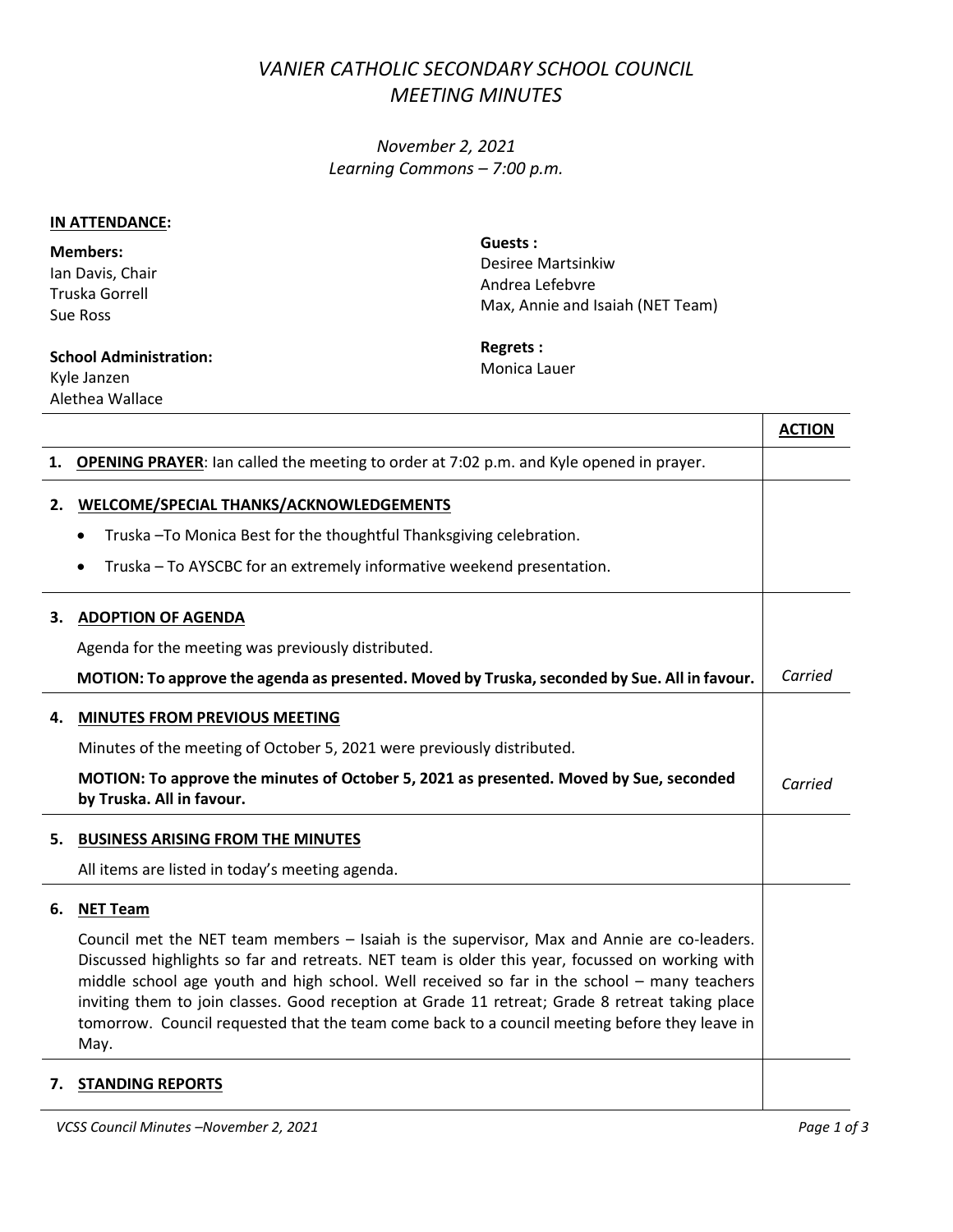|                                                         | a. Principal/Vice-Principal, School Growth Plan:       |                                                                                                                                                                                                                                                                                                                                                   |         |  |  |  |
|---------------------------------------------------------|--------------------------------------------------------|---------------------------------------------------------------------------------------------------------------------------------------------------------------------------------------------------------------------------------------------------------------------------------------------------------------------------------------------------|---------|--|--|--|
|                                                         |                                                        | Principal's report previously distributed. Items of note included:                                                                                                                                                                                                                                                                                |         |  |  |  |
|                                                         |                                                        | Covid vaccine mandate - Expect this will be in place by the next meeting.<br>$\overline{\phantom{m}}$                                                                                                                                                                                                                                             | Kyle    |  |  |  |
|                                                         |                                                        | Capital Budget - ACTION: Kyle to bring to the next meeting.                                                                                                                                                                                                                                                                                       |         |  |  |  |
|                                                         |                                                        | School Growth Plan - First meeting to be held Nov 24. Kyle indicated that Truska will<br>attend on behalf of School Council.                                                                                                                                                                                                                      |         |  |  |  |
|                                                         |                                                        | Allergy Awareness Policy - Policy brought forward to Council. Similar to the one at FH                                                                                                                                                                                                                                                            |         |  |  |  |
|                                                         |                                                        | Collins. It is solely an awareness of nut allergies, since that is the most common and<br>dangerous allergy. The policy will be distributed to all staff and Kyle will share in his<br>weekly email. Kyle is committed to ensuring that all staff be made aware of where                                                                          |         |  |  |  |
|                                                         |                                                        | the Epipens are located in the school.                                                                                                                                                                                                                                                                                                            |         |  |  |  |
|                                                         |                                                        | Principal requested discussion on changing number of reporting periods from six to<br>eight as the current format for eight does not seem to be providing value. Council<br>requested further information to review. ACTION: Principal agreed to<br>provide summary of issue ahead of next meeting for council to discuss and make a<br>decision. | Kyle    |  |  |  |
|                                                         |                                                        |                                                                                                                                                                                                                                                                                                                                                   |         |  |  |  |
|                                                         |                                                        | b. Catholic Education Association of Yukon (CEAY):<br>Successful AGM held on Oct 19. Ian has agreed to continue as Co-chair for now. Looking<br>to support the Catholic PD Day in May.                                                                                                                                                            |         |  |  |  |
|                                                         | <b>Occupational Health and Safety Committee:</b><br>c. |                                                                                                                                                                                                                                                                                                                                                   |         |  |  |  |
|                                                         |                                                        | Recent meeting discussion included: capital budget, ventilation, safety in the parking lot<br>$\bullet$                                                                                                                                                                                                                                           |         |  |  |  |
|                                                         |                                                        | and signs. Science chemicals have been safely disposed of; art chemicals will be done later                                                                                                                                                                                                                                                       |         |  |  |  |
|                                                         |                                                        | in the school year.                                                                                                                                                                                                                                                                                                                               |         |  |  |  |
|                                                         |                                                        |                                                                                                                                                                                                                                                                                                                                                   |         |  |  |  |
|                                                         |                                                        | d. Secretary-Treasurer                                                                                                                                                                                                                                                                                                                            |         |  |  |  |
|                                                         |                                                        | Bank reconciliation tabled to the next meeting.<br>$\bullet$                                                                                                                                                                                                                                                                                      |         |  |  |  |
|                                                         |                                                        | MOTION: To approve reports as presented. Moved by Truska, seconded by Sue. All in favour.                                                                                                                                                                                                                                                         | Carried |  |  |  |
|                                                         |                                                        | 8. OLD BUSINESS                                                                                                                                                                                                                                                                                                                                   |         |  |  |  |
|                                                         | а.                                                     | Minister's Visit to December meeting - Topics for discussion with the Minister (to occur                                                                                                                                                                                                                                                          |         |  |  |  |
|                                                         |                                                        | on December 7) to include:                                                                                                                                                                                                                                                                                                                        |         |  |  |  |
|                                                         |                                                        | Approval of school's name change                                                                                                                                                                                                                                                                                                                  |         |  |  |  |
|                                                         |                                                        | Plans for Vanier facility in the next ten years                                                                                                                                                                                                                                                                                                   |         |  |  |  |
|                                                         |                                                        | <b>Status of Polarettes facility</b><br>$\overline{\phantom{m}}$                                                                                                                                                                                                                                                                                  |         |  |  |  |
|                                                         |                                                        | No maintenance contract with the PA system<br>—                                                                                                                                                                                                                                                                                                   |         |  |  |  |
|                                                         |                                                        | Upcoming changes to the EA allocation formula                                                                                                                                                                                                                                                                                                     |         |  |  |  |
|                                                         |                                                        | <b>Recruitment of more TOCs</b>                                                                                                                                                                                                                                                                                                                   |         |  |  |  |
|                                                         |                                                        | Implementation of inclusive and special education<br>$\qquad \qquad -$<br>Mental health counsellors for students                                                                                                                                                                                                                                  |         |  |  |  |
|                                                         |                                                        |                                                                                                                                                                                                                                                                                                                                                   |         |  |  |  |
| School Name Change - Still awaiting confirmation.<br>b. |                                                        |                                                                                                                                                                                                                                                                                                                                                   |         |  |  |  |
|                                                         | c.                                                     | Council Vacancies - Still awaiting confirmation of new counsellors.                                                                                                                                                                                                                                                                               |         |  |  |  |
| 9.                                                      |                                                        | <b>NEW BUSINESS</b>                                                                                                                                                                                                                                                                                                                               |         |  |  |  |
|                                                         |                                                        |                                                                                                                                                                                                                                                                                                                                                   |         |  |  |  |